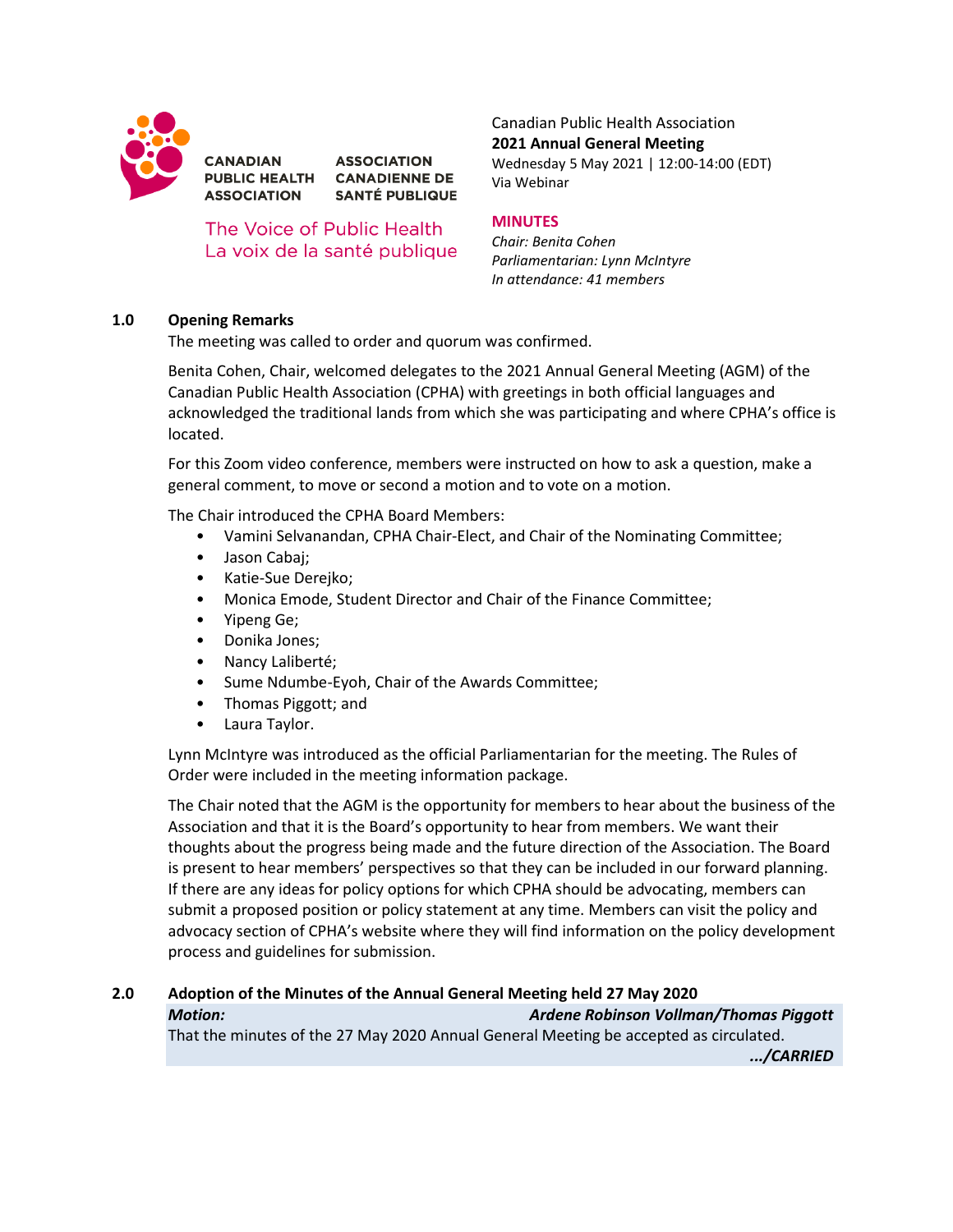## **3.0 Adoption of the 2020 Audited Financial Statements**

Monica Emode, Chair of the Finance Committee, presented the 2020 Audited Financial Statements. Both the Finance Committee and the Board of Directors reviewed the statements and recommended their approval.

CPHA's goal is to have a balanced budget over any three-year period, understanding that there may be fluctuation on a year-to-year basis. Fortunately, the three-year budget cycle ending in 2020 was in a surplus position. Based on current projections, the surplus position will remain for at least the next three years. The letter from the auditors to the Board of Directors detailed the terms of reference and specific conditions of their audit. CPHA once again received a "clean" audit as is indicated in the "Opinion" section of the letter. The Statement of Financial Position showed an increase in assets of just over \$734,000, mostly related to an increase in Cash. Liabilities also increased, but by only \$63,000 leaving net assets at \$970,000. The Statement of Changes in Net Assets reflected the remaining assets (\$970,000). The Statement of Operations reflected the increase in revenue of just over \$1.1 million and net revenue (surplus) of just over \$670,000. This represents a significant positive variance from the original budget for 2020. The Statement of Cash Flows showed the movement of cash through the year; it reflected the increase in net revenue resulting in an increase in the amount of cash available.

No new accounting policies were introduced in 2020 and the remainder of the notes provided details on what was included in the financial statements. There was nothing in the notes to which the auditor needed to draw attention.

There were no questions.

*Motion: Caitlin Johnston/Hope Beanlands*

That the 2020 Audited Financial Statements of the Canadian Public Health Association be accepted. *.../CARRIED*

## **4.0 Appointment of the CPHA Auditor for 2021**

CPHA continues to receive excellent service and very competitive pricing from the firm Ouseley Hanvey Clipsham Deep LLP (OHCD LLP). As such, CPHA's Finance Committee and Board of Directors recommend that the firm be appointed CPHA's auditors for 2021.

#### *Motion: Sheilah Sears/Laurie Baugh Littlejohns*

That the firm of Ouseley Hanvey Clipsham Deep LLP (OHCD LLP) be appointed as CPHA's Auditors for 2021. *.../CARRIED*

### **5.0 Annual Report to the AGM**

Vamini Selvanandan, Chair of the Nominating Committee, presented the report of the Nominating Committee. Members of the 2020 Nominating Committee included:

- Benita Cohen;
- Georgia Carstensen;
- Nancy Laliberté;
- Sume Ndumbe-Eyoh; and
- William Osei.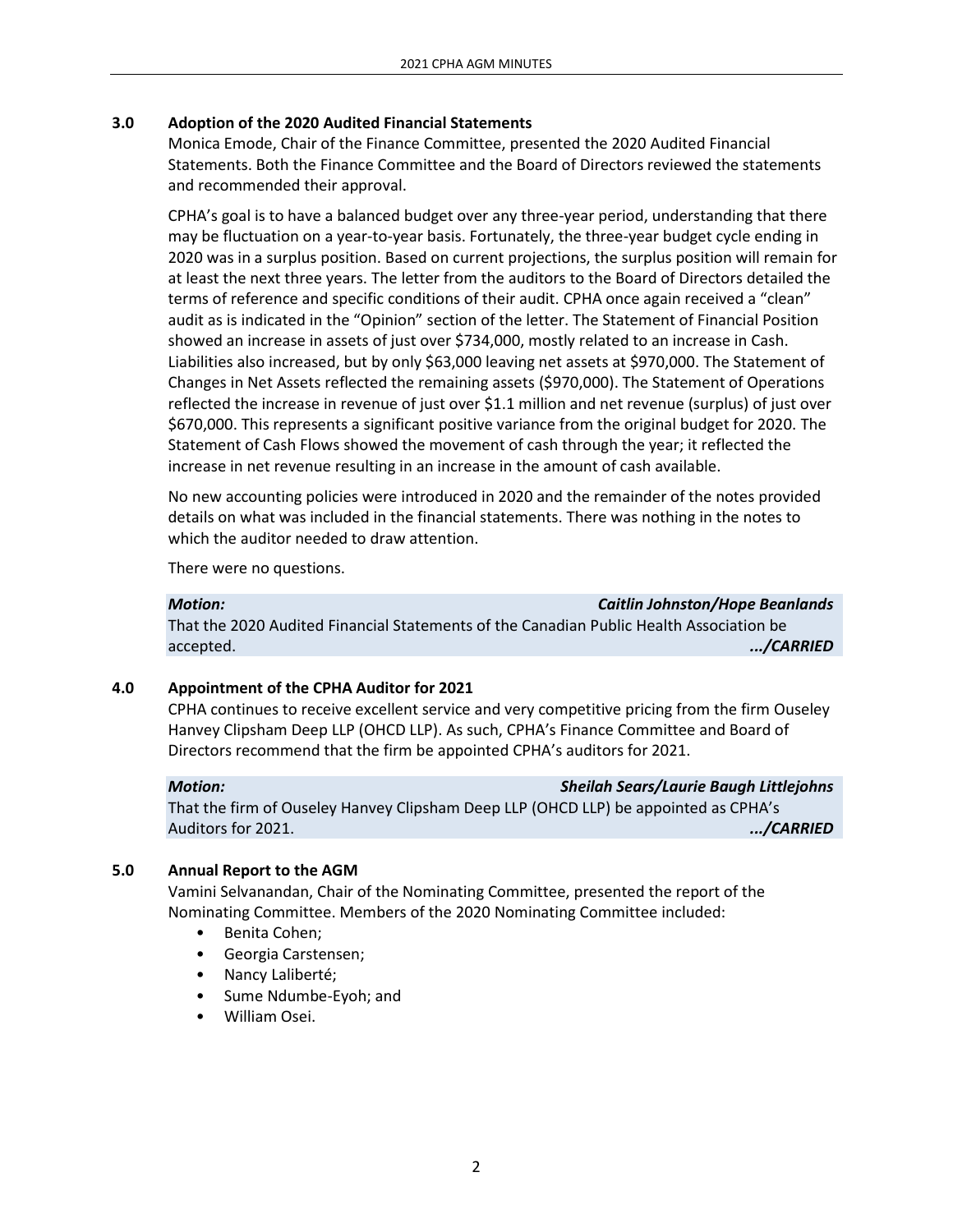Richard Musto and the Executive Director also served *ex officio*. The Nominating Committee implements the process by which Board members are elected by the membership and it offers advice to the Board on ongoing processes and possible appointments. As a result of the 2020 elections, the following four Board members began their first two-year term starting 1 January 2021:

- Jason Cabaj from Alberta;
- Yipeng Ge from Ontario;
- Thomas Piggott from Newfoundland and Labrador; and
- Laura Taylor from Alberta.

Sume Ndumbe-Eyoh was re-elected for a second two-year term. Nancy Laliberté, Julie Stratton and Richard Musto whose Board terms ended 31 December 2020 were recognized for their dedication and contributions to CPHA.

It was noted that the Call for Nominations for the 2021 election will be circulated to all members in June with a closing date of 9 September. Elections will take place in October and November. Candidates are sought who collectively possess a mix of knowledge, experience and expertise, particularly individuals from a variety of public health disciplines and roles who can bring experience in the distinct needs of diverse populations and communities, finance and business, or communications and membership engagement. Members were encouraged to consider this call and to contact a member of the Nominating Committee or the Board if were interested in standing for election.

The Chair presented CPHA's 2020 Annual Report. A variety of papers and documents are referred to throughout the report that are available on CPHA's website.

While COVID-19 dominated all aspects of our lives in 2020, it also brought public health and the people who work in it into sharp focus for Canadians. The efforts of CPHA's members, although often unseen by the public, have made and will continue to make the crucial difference in how deep the impacts of this global pandemic are felt in Canada.

### **Truth and Reconciliation**

As part of the Association's ongoing commitment to Truth and Reconciliation with First Nations, Inuit, and Métis peoples, CPHA established an Indigenous Advisory Council. The Council supports CPHA in fulfilling its role as a trusted advocate for public health that works towards addressing the historic and contemporary health inequities faced by Indigenous communities by bringing Indigenous perspectives to all aspects of the Association's policies, practices and programs. The members of the inaugural Council are:

- Gabriella Emery;
- Margo Greenwood, representing the Assembly of First Nations;
- Maureen Gustafson;
- Sheri McKinstry;
- Michele Mousseau Bailey;
- Deborah Van Dyk, representing Inuit Tapiriit Kanatami; and
- Eduardo Vides, representing the Métis National Council.

The establishment of the Indigenous Advisory Council was the direct result of a conversation held at CPHA's 2016 AGM in Vancouver. The resulting consultations with Indigenous leaders and with our membership led to the Advisory Council model as the first step in our path towards Reconciliation.

CPHA supported the call for the federal government to adopt anti-racism as a sixth pillar of the *Canada Health Act*, prohibiting discrimination based on race and affording everyone the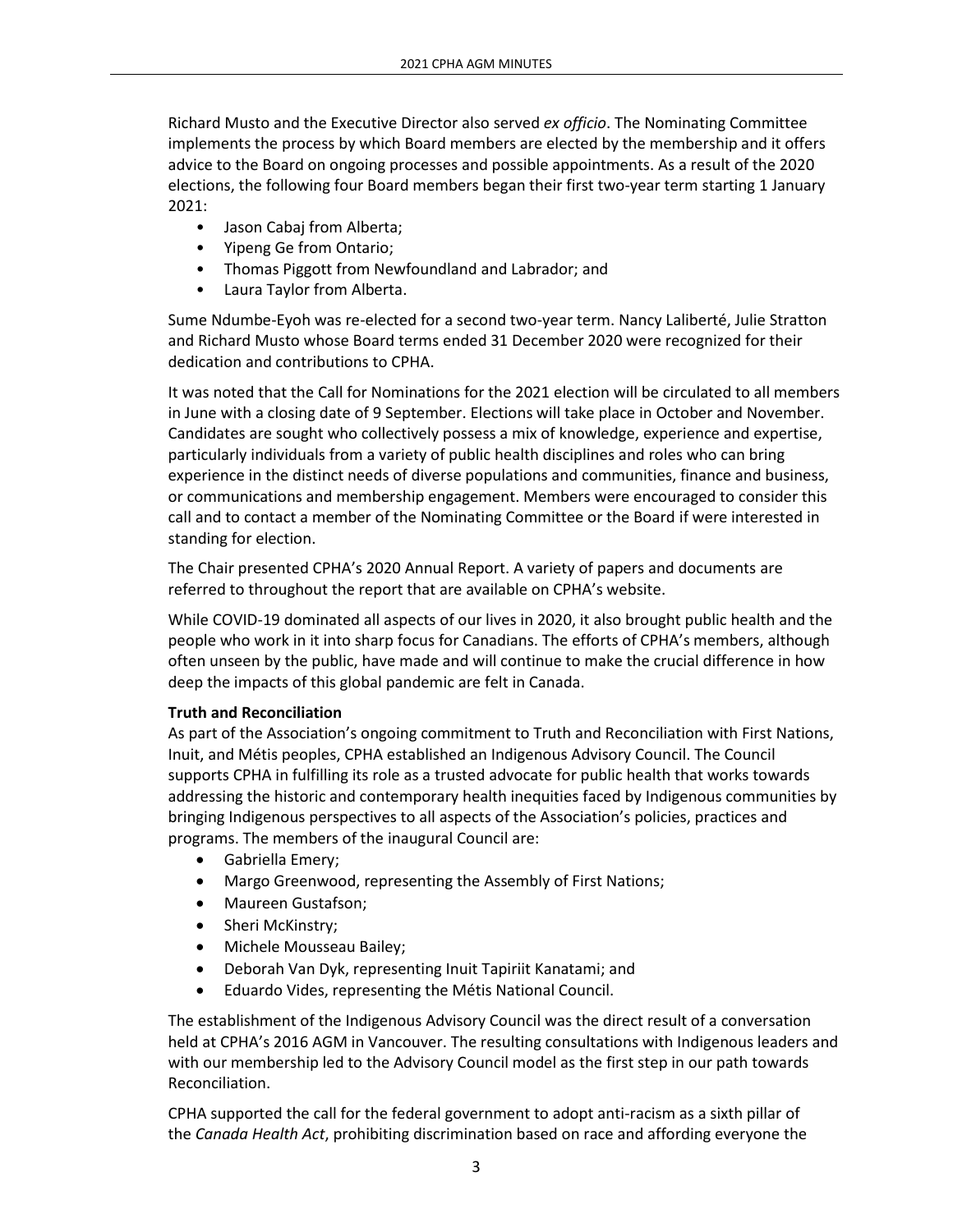right to the equal protection and benefit of the law. Members who had not done so already, were encouraged to endorse this call.

In recognition of the inherent rights of Indigenous Peoples to self-determine their economic, social, cultural and knowledge development, in 2020, the *Canadian Journal of Public Health* established a new policy that requires authors to clearly describe how relevant Indigenous Peoples were engaged in order to be considered for publication. It was noted that the CJPH is believed to be the first scientific journal in Canada to adopt such a policy. The Journal operates at arms length from CPHA's Board of Directors and the Editorial Board under the guidance of Dr. Louise Potvin was congratulated for this important policy innovation.

## **COVID-19**

Throughout the pandemic, CPHA continued it efforts to respond to public health issues by developing evidence-informed approaches and policy alternatives.

CPHA [publicly reaffirmed](https://www.cpha.ca/canadian-public-health-association-affirms-support-chief-public-health-officer-canada-and-public) its support for Dr. Theresa Tam, Chief Public Health Officer of Canada, the Public Health Agency of Canada, and the provincial/territorial and local public health authorities responding to the COVID-19 pandemic.

Recognizing CPHA's commitment to health equity, anti-racism and reconciliation, the Association advocated for a nimble response to collaborating with and being accountable to communities that were disproportionately affected by COVID-19 to ensure [the collection and](https://www.cpha.ca/cpha-calls-culturally-safe-collection-and-use-socio-demographic-and-race-based-data)  [responsible use of race-based and socio-demographic data](https://www.cpha.ca/cpha-calls-culturally-safe-collection-and-use-socio-demographic-and-race-based-data) that would enable appropriate service response during this and upcoming waves of COVID-19, and provide the basis for improved data collection in the future.

We also conducted **[A Review of Canada's Initial Response to the COVID](https://www.cpha.ca/review-canadas-initial-response-covid-19-pandemic)-19 Pandemic** that provided a non-governmental perspective and overview of the public health measures taken during the first wave of the pandemic, and those actions taken to address the social determinants of health. The review identified the need to strengthen supply chains for personal protective equipment and to improve collection of race-based and socio-demographic data, while recommending a basic income for Canadians and the need for a federal public health legislation.

### **Health Equity Impact Assessment**

As a component of its Strategic Plan, CPHA committed to inspiring and motivating change in support of health equity, with the desired outcomes of having all policy alternatives and project activities founded on the principle of health equity, and that the Association become a leader in promoting policies and programs that address it. To help accomplish this goal, the Board of Directors approved a [health equity impact assessment tool](https://www.cpha.ca/policy-statement-health-equity-impact-assessment) that will be applied to all future position statements as a means of incorporating health equity in the policy development process. To date, the tool has been applied to its [Review of Canada's Initial Response to](https://www.cpha.ca/review-canadas-initial-response-covid-19-pandemic)  [COVID-19,](https://www.cpha.ca/review-canadas-initial-response-covid-19-pandemic) the position statement o[n Population Mental Wellness,](https://www.cpha.ca/public-health-approach-population-mental-wellness) and our soon-to-be released position statement o[n Tobacco Vaping](https://www.cpha.ca/tobacco-and-vaping-use-canada-moving-forward) and Use in Canada. The results of the assessments, including a description of how the results were incorporated into the final document, is included in the final version of these papers as published on CPHA's website.

### **Population Mental Wellness**

Population mental wellness has been an underlying theme in much of the Association's recent work, whether it be to address [children's access to play](https://www.cpha.ca/childrens-unstructured-play)[, substance use,](https://www.cpha.ca/decriminalization-personal-use-psychoactive-substances) the social determinants of health, [stigma and racism,](https://www.cpha.ca/racism-and-public-health) [Jordan's Principle](https://www.cpha.ca/jordans-principle-and-public-health) or sexual health. CPHA's position statement on **[A](https://www.cpha.ca/public-health-approach-population-mental-wellness)  [Public Health Approach to Population Mental Wellness](https://www.cpha.ca/public-health-approach-population-mental-wellness)** described how personal, social and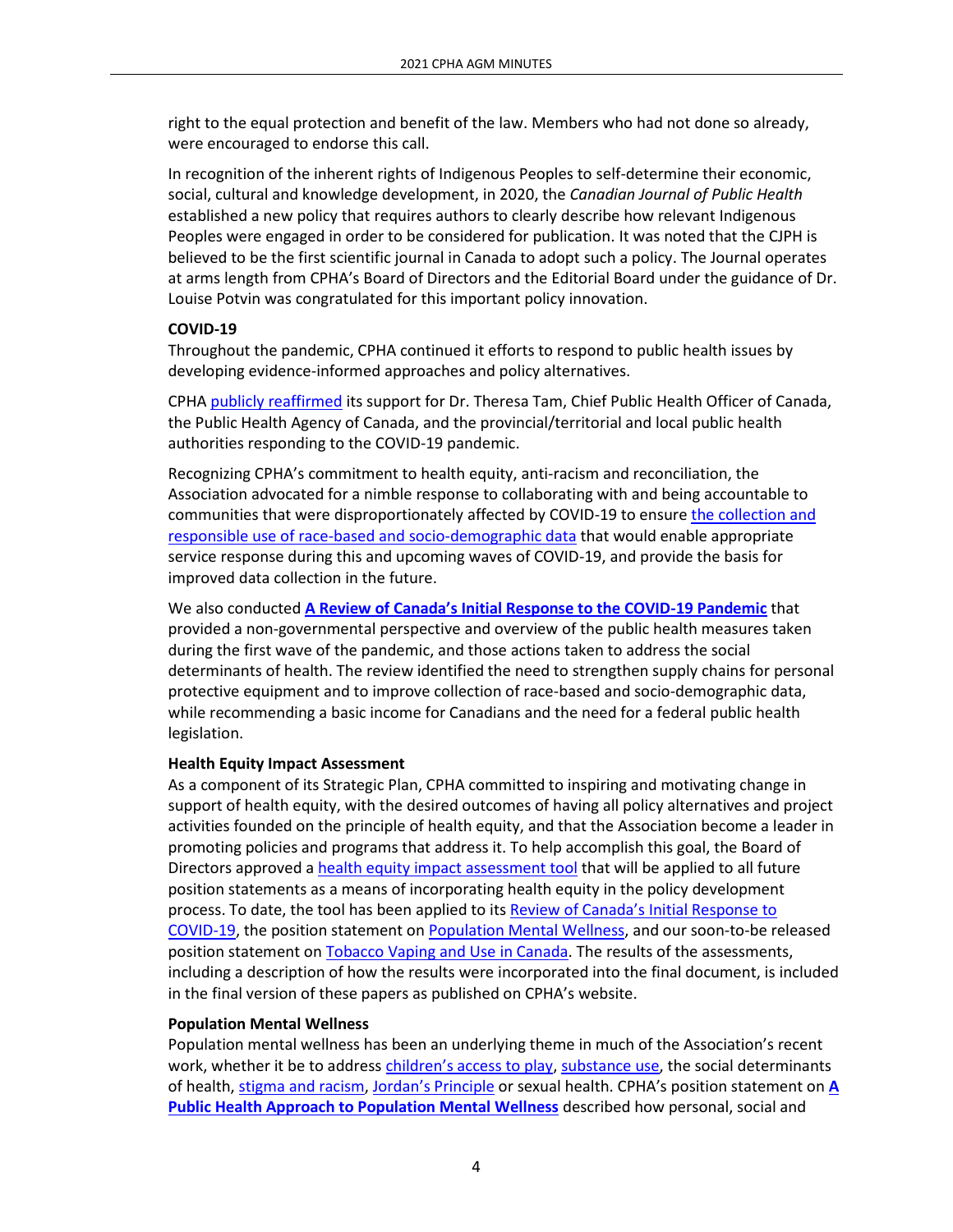ecological determinants of health can affect population mental wellness, and how public health approaches can be applied.

#### **Funded Projects**

[CPHA developed a free toolkit](https://www.cpha.ca/trauma-and-violence-informed-care-toolkit-reducing-stigma-related-sexually-transmitted-and-blood) with information on how to apply trauma- and violence-informed care framework to provide safer and more inclusive sexual health, substance use and STBBIrelated services.

In 2018, CPHA released [Cannabasics,](https://www.cpha.ca/cannabasics) a series of fact sheets for health and social service providers in response to cannabis legalization. The **[Beyond Cannabasics workshop](https://substanceuse.ca/beyond-cannabasics-public-health-approach-cannabis-youth-emerging-adults-and-seniors)** was developed in 2020 to expand on the concepts outlined in Cannabasics within the context of specific age groups. The turnkey workshop resources, including a facilitation manual, a participant workbook and the presentation slides, can be used to facilitate training sessions.

CPHA was funded by the Public Health Agency of Canada to create a national forum for knowledge exchange, capacity building and collaboration to address infectious diseases and climate change. The project's goal is to increase the knowledge and capacity of, as well as collaborations among, professionals and providers across Canada so that they can inform and educate their communities and respond to the increasing demands posed by climate change and infectious diseases.

CPHA was also funded by Health Canada to partner with a number of communities across Canada to engage people with lived and living experience, professionals, service providers, decision-makers, and first responders who have an impact on current approaches to substance use. Working in partnership with these communities, we will co-develop resources to build the capacity of public health and public safety professionals to implement a public health approach to substance use in their communities.

#### **Conferences**

In the 110 years since its foundation, CPHA has weathered pandemics, economic downturns, two world wars, and massive social changes. In 2020, our staff and volunteer steering committees embraced existing and new technologies that enabled our conferences to proceed online with success!

The 2020 Tobacco and Vaping Control Forum welcomed 430 delegates (three times as many as were present at a previous in-person Forum), while Public Health 2020 and the Canadian Immunization Conference each welcomed 1,150 and 735 delegates, respectively.

While these events were a success (and they will remain virtual events for 2021), a return to an in-person national conference is planned for Winnipeg in October 2022.

#### **Strategic Plan**

CPHA's Board of Directors approved the Association's Strategic Plan for 2021-2025. The plan, entitled "Roadmap to Change," charts a new course for the Association that builds on the strengths established by previous strategic plans. While the challenges faced by public health are greater than ever, the plan calls on the Association to live up to its commitment to social justice and to continue to be the voice of public health in Canada. The plan features new vision, mission and value statements for the Association as well as six interconnected strategic priorities:

- Strengthen and renew public health systems and practice;
- Advance Truth and Reconciliation with Indigenous Peoples;
- Advance social justice, anti-oppression and anti-racism;
- Promote population mental wellness;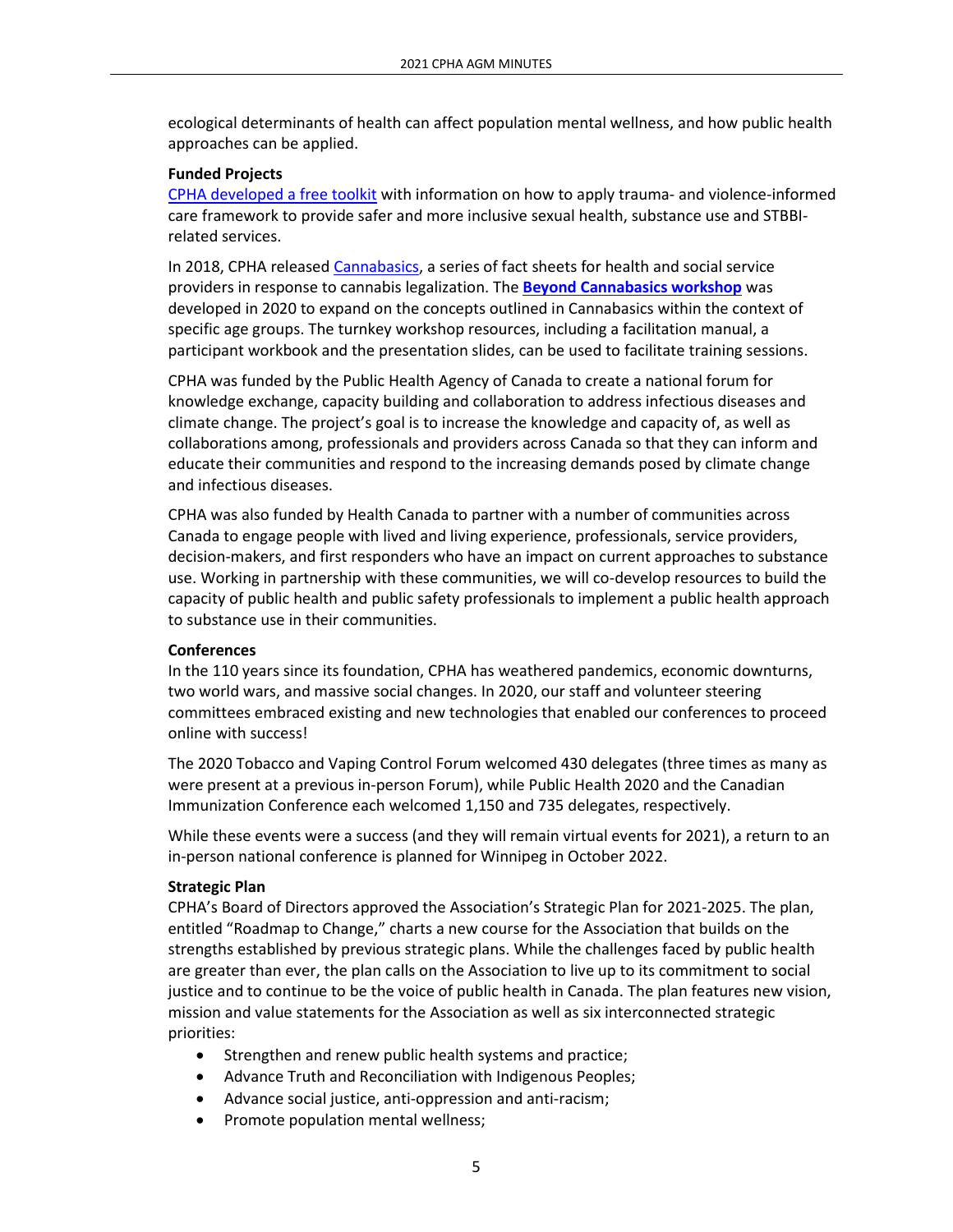- Promote action on the ecological determinants of health; and
- Enhance engagement and organizational sustainability.

In addition to the current members of the Board of Directors, former Board members who played a crucial role in the development of this strategic plan were thanked for their contributions. Former Board members included Nancy Laliberté, Julie Stratton, Caitlin Johnson, Ingrid Tyler, Manasi Parikh and Richard Musto, who was Chair of the Board during the development of the plan.

CPHA's dynamic and engaged membership, including all who participated in this meeting, demonstrated their commitment in many ways in 2020. These contributions are invaluable and allow the Association to do so much of its work.

## **6.0 Presentation of the Honorary Awards**

Ian Culbert, Executive Director, presented the 2021 CPHA honorary awards on behalf of Sume Ndumbe-Eyoh, Chair of CPHA's Awards Committee, who was not able to attend. All recipients were present. Following an introductory background, each candidate in turn was congratulated and invited to speak on their acceptance. Their full citations are on CPHA's [website.](https://www.cpha.ca/honorary-awards-program)

### **Certificate of Merit**

Anna Betty Achneepineskum

# **Ron Draper Health Promotion Award**

Dr. Bernadette Pauly

### **Public Health Hero Award**

Jennifer King, Michael Finlay and Liane Langstaff from Gowling WLG's Environmental Law Group, the lawyers who represented CPHA *pro bono* as it intervened in support of the federal government's *Greenhouse Gas Pollution Pricing Act.*

**Honorary Life Membership**

Dr. Brent Friesen

### **R.D. Defries Award**

Dr. Louise Potvin

# **7.0 Question and Discussion Period**

The Chair provided an update on a subject that was raised in the 2020 AGM question period regarding CPHA's work on a racial equity lens, or framework. A Working Group started to look at the issue, but their work was paused so the strategic plan could be completed and then to incorporate the issue of anti-racism, anti-oppression into the strategic priorities. The Board had a broad open discussion at their last meeting about how to implement the strategic plan and, over the next few months, will work on very specific activities and measurable indicators. The final Health Equity Impact Assessment includes a racial equity lens. The results of these assessments will be available with each position statement when published. The Board continues to actively work on development of anti-racism and anti-oppression internally as a Board and externally with other partners.

Mick Mawani commented that this is his first time attending. He thanked CPHA for the great job we are doing and looks forward to participating in CPHA whenever possible.

The Chair commented on the news that there is a new letter signed by 125 physicians working in intensive care and emergency expressing their concern that the longer the pandemic goes on, the more likely it is for public health to become a target of dissatisfaction. It is really important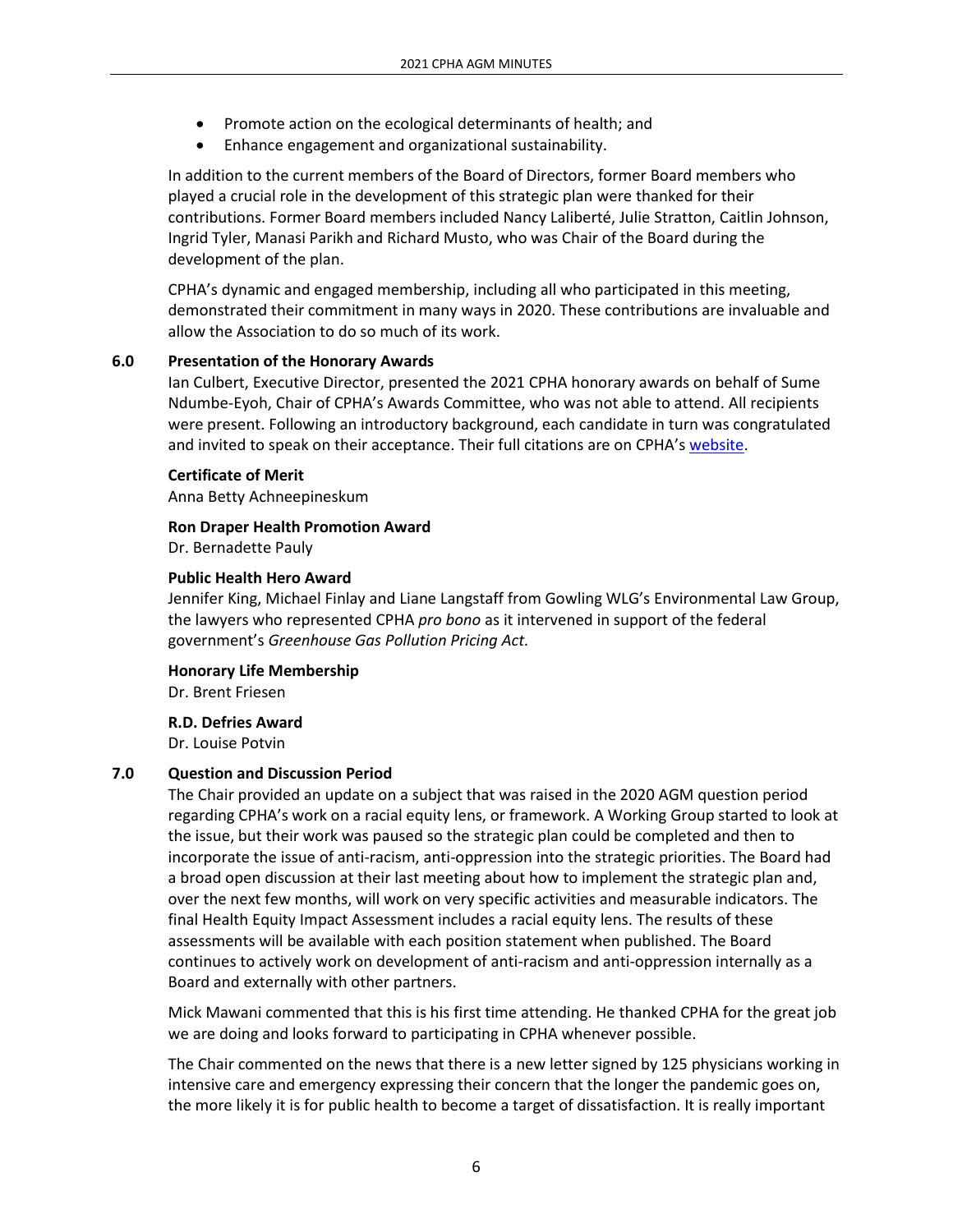that we acknowledge that the daily decisions in public health are not easy ones to make. It is important that we, as a public health community, support our colleagues.

On May 3, the Executive Director appeared before the House of Commons Standing Committee on Health to address their ongoing study of the emergency related to COVID-19. He was questioned by Members of Parliament as to why provincial/territorial Medical Officers of Health were not using their authorities more fully. The Executive Director reminded the Members of Parliament that Chief Medical Officers of Health and Medical Officers of Health are provincial/territorial employees whose role is to advise the elected officials who have the authority to make the final decisions.

Harman Sandhu referred to reports studying how COVID-19 impacted long-term care centres and asked if CPHA was planning to position itself on this issue.

*CPHA is not an expert organization on long-term care health and would not take the lead on related issues, but could be supportive of initiatives taken by other organizations.* 

H. Sandhu commented that the pandemic has increased interest in public health by the public and youth are becoming passionate about pursuing a public health career. Are there any conversations at the government level, or within CPHA regarding strategizing for public health workforce planning?

*Public health human resources planning has been a challenging area and a post-SARS taskforce examined the issue. Workforce planning will be part of CPHA's ongoing post-COVID work.*

Lynn McIntyre asked to hear about CPHA's advocacy for a proposed federal public health legislation.

*CPHA is proposing a new "Canada Public Health Act"; not amendments to the Canada Health Act. This would be separate legislation to create national standards in a number of different areas across public health service delivery and provide federal funding to support provinces/territories to meet those standards. We will reach out to members as a draft paper becomes available.*

Sheila Sears asked if CPHA would ever consider not going back to in-person meetings (including the AGM), for the environment and for more equitable access.

*The Board has had some initial discussions about this. These certainly are valid reasons for doing all virtual meetings, however, there has been feedback from members talking about the value of a face-to-face meeting. The initial thought is to try to find a balance with some face-to-face and some virtual while not ruling out fully virtual sometime in the future. We will continue to explore the options. CPHA is, however, contractually obligated to hold three more in-person conferences.*

Surkhab Peerzada asked how do we galvanize support for investment in upstream public health initiatives? What does that advocacy and engagement look like, for example, defunding police to invest in community-based models of supports?

*One of the discussions at the recent Board meeting is about how, over the past eight years, we think we have done a good job developing evidence-based backgrounders and position statements. Feedback is that members are finding them useful, but we need to talk more about how our Association engages in the advocacy beyond producing these statements. The Board wants to have discussions with members about how to galvanize and advocate for these structural and systemic changes.*